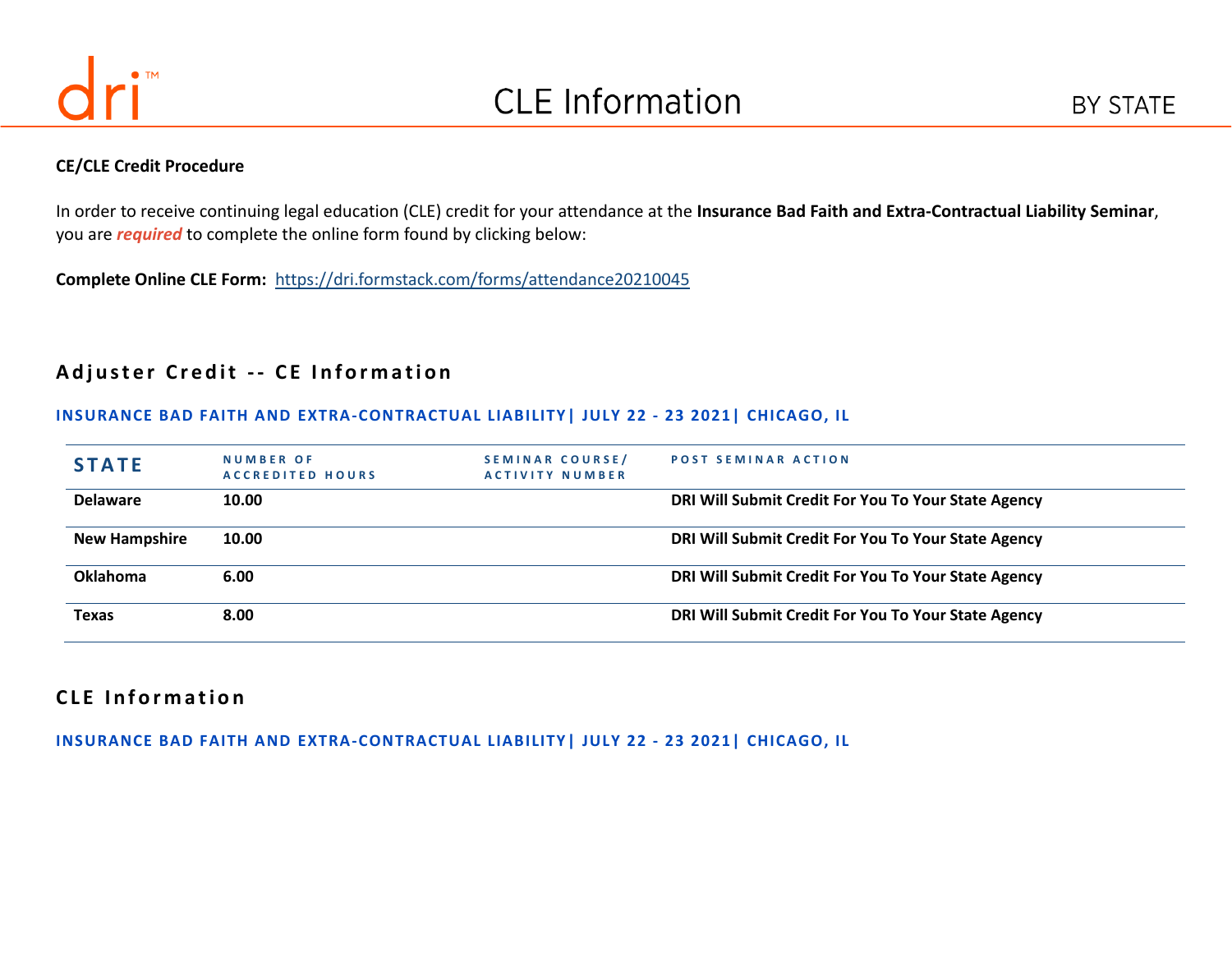| <b>STATE</b>       | <b>NUMBER OF</b><br><b>ACCREDITED HOURS</b> | SEMINAR COURSE/<br><b>ACTIVITY NUMBER</b> | <b>POST SEMINAR ACTION</b>                             |
|--------------------|---------------------------------------------|-------------------------------------------|--------------------------------------------------------|
| Alabama            | $** 10.30$                                  |                                           | DRI Will Submit Credit For You To Your State Agency    |
|                    | (1 hours ethics included)                   |                                           |                                                        |
| Alaska             | CLE programs which take place               |                                           | <b>Please Self-Submit Credits To Your State Agency</b> |
|                    | outside of Alaska are not required          |                                           |                                                        |
|                    | to be accredited by the Alaska Bar          |                                           |                                                        |
|                    | <b>Association. Alaska Bar members</b>      |                                           |                                                        |
|                    | may claim credit for attendance             |                                           |                                                        |
|                    | at CLE programs offered in or               |                                           |                                                        |
|                    | from other jurisdictions if the             |                                           |                                                        |
|                    | program has been accredited by              |                                           |                                                        |
|                    | another MCLE jurisdiction.                  |                                           |                                                        |
| Arizona            | Does not pre-approve CLE                    |                                           | <b>Please Self-Submit Credits To Your State Agency</b> |
| <b>Arkansas</b>    | $**10.25$                                   |                                           | <b>Please Self-Submit Credits To Your State Agency</b> |
|                    | (1 hours ethics included)                   |                                           |                                                        |
| <b>California</b>  | $**10.25$                                   |                                           | Please Keep The Certificate For Your Personal Records. |
|                    | (1 hours ethics included)                   |                                           |                                                        |
| Colorado           | $*12.00$                                    | 801644                                    | <b>Please Self-Submit Credits To Your State Agency</b> |
|                    | (1.2 hours ethics included)                 |                                           |                                                        |
| <b>Connecticut</b> | $**10.25$                                   |                                           | <b>Please Self-Submit Credits To Your State Agency</b> |
|                    | (1 hours ethics included)                   |                                           |                                                        |
| <b>Delaware</b>    | * Pending                                   |                                           | DRI Will Submit Credit For You To Your State Agency    |
|                    | (hours ethics included)                     |                                           |                                                        |
| <b>Florida</b>     | $*11.00$                                    | 2105190N                                  | <b>Please Self-Submit Credits To Your State Agency</b> |
|                    | (1 hours ethics included)                   |                                           |                                                        |
|                    |                                             |                                           |                                                        |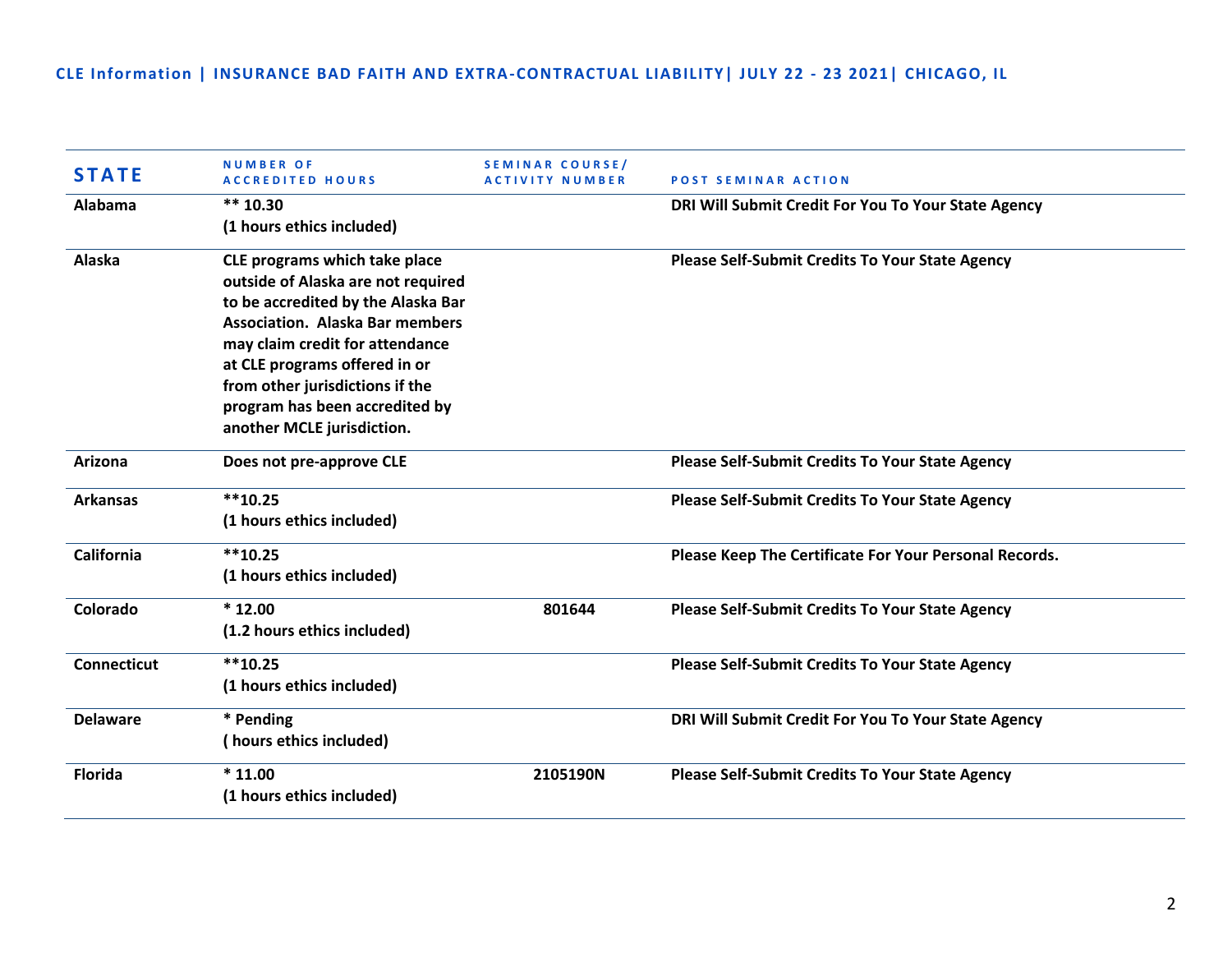| <b>STATE</b>     | <b>NUMBER OF</b><br><b>ACCREDITED HOURS</b> | <b>SEMINAR COURSE/</b><br><b>ACTIVITY NUMBER</b> | <b>POST SEMINAR ACTION</b>                                          |
|------------------|---------------------------------------------|--------------------------------------------------|---------------------------------------------------------------------|
| Georgia          | $** 10.00$                                  |                                                  | <b>Please Self-Submit Credits To Your State Agency</b>              |
|                  | (1 hours ethics included)                   |                                                  |                                                                     |
| Hawaii           | <b>DOES NOT Pre-APPROVE*</b>                |                                                  | Attorneys will need to apply directly to the state. The fee for the |
|                  |                                             |                                                  | application is \$5.00 per credit hour. http://hsba.org              |
| Idaho            | $*10.25$                                    |                                                  | DRI Will Submit Credit For You To Your State Agency                 |
|                  | (1 hours ethics included)                   |                                                  |                                                                     |
| <b>Illinois</b>  | $**10.25$                                   |                                                  | Please Keep The Certificate For Your Personal Records.              |
|                  | (1 hours ethics included)                   |                                                  |                                                                     |
| Indiana          | $*10.30$                                    |                                                  | DRI Will Submit Credit For You To Your State Agency                 |
|                  | (1 hours ethics included)                   |                                                  |                                                                     |
| lowa             | * Pending                                   |                                                  | <b>Please Self-Submit Credits To Your State Agency</b>              |
|                  | (hours ethics included)                     |                                                  |                                                                     |
| <b>Kansas</b>    | $*12.00$                                    |                                                  | <b>Please Self-Submit Credits To Your State Agency</b>              |
|                  | (1 hours ethics included)                   |                                                  |                                                                     |
| Kentucky         | $*10.25$                                    | 232937                                           | <b>Please Self-Submit Credits To Your State Agency</b>              |
|                  | (1 hour ethics included)                    |                                                  |                                                                     |
| Louisiana        | $*10.30$                                    |                                                  | DRI Will Submit Credit For You To Your State Agency                 |
|                  | (1 hour ethics included)                    |                                                  |                                                                     |
|                  | (1 hour professionalism included)           |                                                  |                                                                     |
| <b>Maine</b>     | *Pending                                    |                                                  | <b>Please Self-Submit Credits To Your State Agency</b>              |
|                  | (hour ethics included)                      |                                                  |                                                                     |
| <b>Minnesota</b> | $*10.25$                                    | 385810                                           | <b>Please Self-Submit Credits To Your State Agency</b>              |
|                  | (1 hours ethics included)                   |                                                  |                                                                     |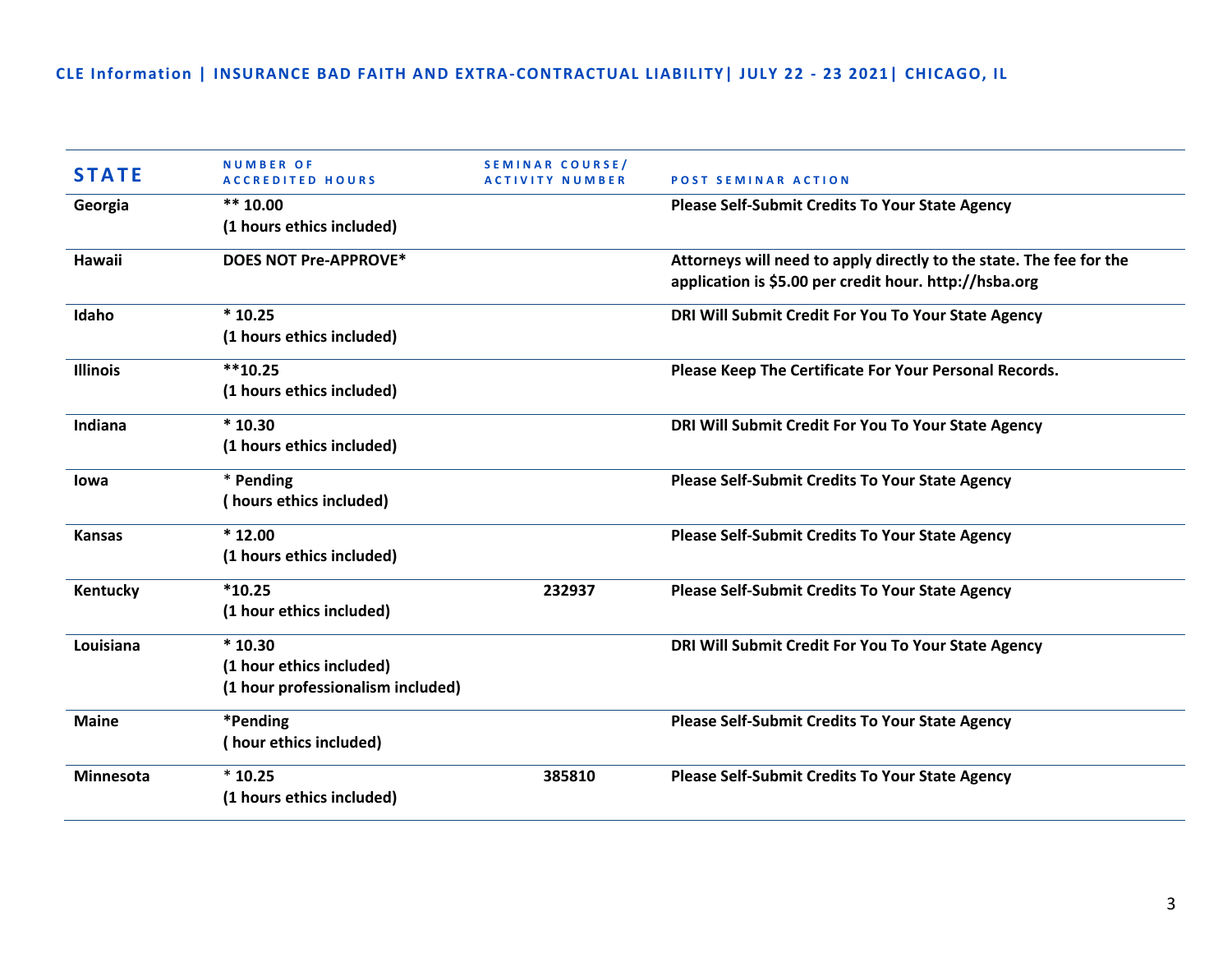| <b>STATE</b>         | <b>NUMBER OF</b><br><b>ACCREDITED HOURS</b>                                                                                                                                                                     | <b>SEMINAR COURSE/</b><br><b>ACTIVITY NUMBER</b> | <b>POST SEMINAR ACTION</b>                             |
|----------------------|-----------------------------------------------------------------------------------------------------------------------------------------------------------------------------------------------------------------|--------------------------------------------------|--------------------------------------------------------|
| <b>Mississippi</b>   | $*10.30$<br>(1 hours ethics included)                                                                                                                                                                           |                                                  | <b>Please Self-Submit Credits To Your State Agency</b> |
| <b>Missouri</b>      | $*12.40$<br>(1.2 hour ethics included)                                                                                                                                                                          |                                                  | <b>Please Self-Submit Credits To Your State Agency</b> |
| <b>Montana</b>       | $*10.25$<br>(1 hour ethics included)                                                                                                                                                                            |                                                  | <b>Please Self-Submit Credits To Your State Agency</b> |
| <b>Nebraska</b>      | $*10.33$<br>(1 hours ethics included)                                                                                                                                                                           |                                                  | DRI Will Submit Credit For You To Your State Agency    |
| Nevada               | ** NV only grants credit after the<br>individual NV attorney has<br>submitted the General Certificate<br>of Attendance to the Nevada<br><b>Board of CLE.</b>                                                    |                                                  | <b>Please Self-Submit Credits To Your State Agency</b> |
| <b>New Hampshire</b> | As of the new reporting year<br>starting July 1, 2014, attorneys<br>will be reporting their own<br>attendance to programs on a new<br>online system. There will no<br>longer be sponsor accreditation in<br>NH. |                                                  | DRI Will Submit Credit For You To Your State Agency    |
| <b>New Jersey</b>    | $*12.30$<br>(1.2 hours ethics included)                                                                                                                                                                         |                                                  | Please Keep The Certificate For Your Personal Records. |
| <b>New Mexico</b>    | $**10.25$<br>(1 hours ethics included)                                                                                                                                                                          |                                                  | DRI Will Submit Credit For You To Your State Agency    |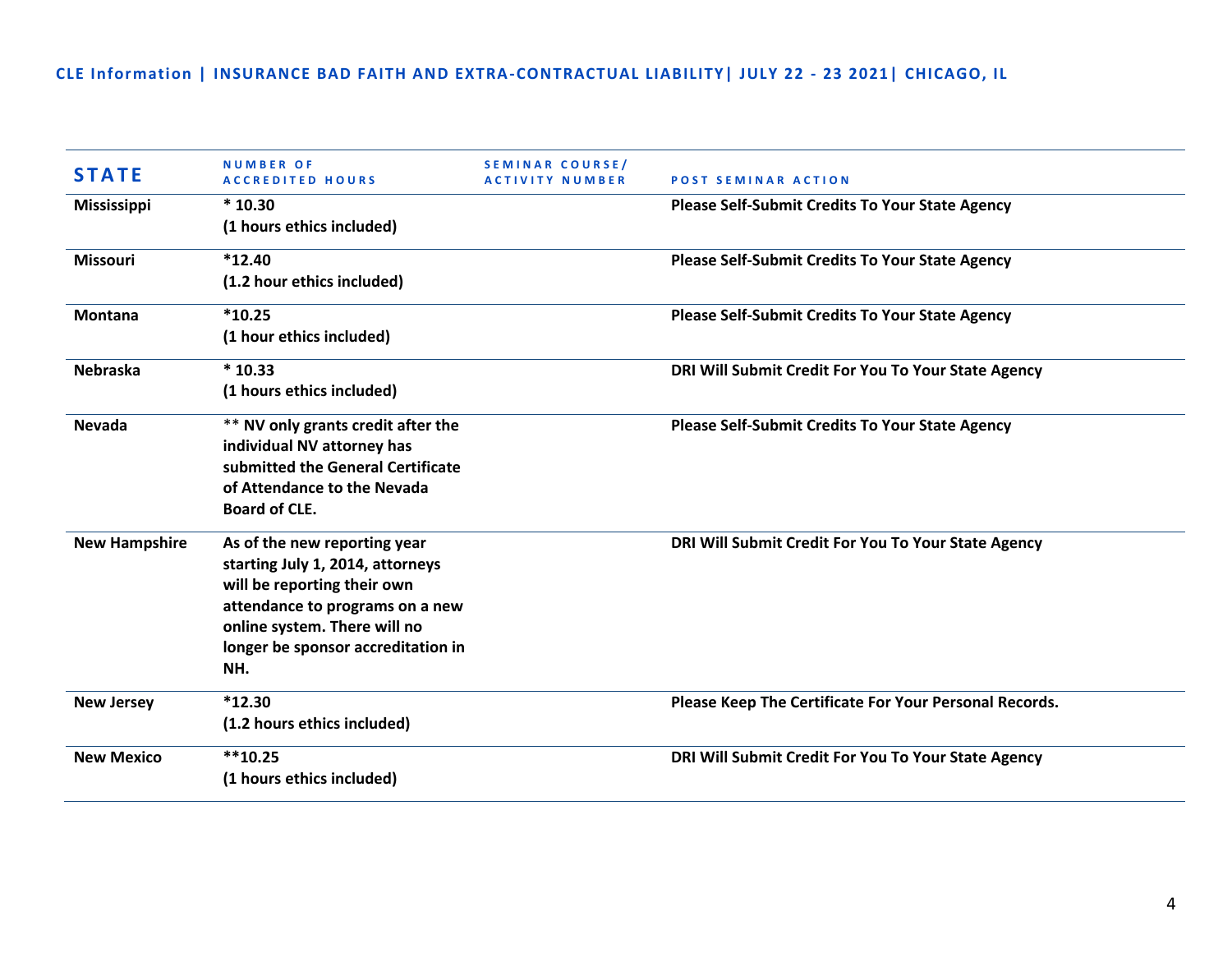| <b>STATE</b>          | <b>NUMBER OF</b><br><b>ACCREDITED HOURS</b>                                                                                                    | <b>SEMINAR COURSE/</b><br><b>ACTIVITY NUMBER</b> | <b>POST SEMINAR ACTION</b>                             |
|-----------------------|------------------------------------------------------------------------------------------------------------------------------------------------|--------------------------------------------------|--------------------------------------------------------|
| New York+             | *** $10.00$<br>(1 hours ethics included)<br><b>Under NY's "Approved</b><br>Jurisdiction" Policy. California<br>being an Approved Jurisdiction. |                                                  | Please Keep The Certificate For Your Personal Records. |
| <b>North Carolina</b> | $*** 10.25$<br>(1 hour ethics included)                                                                                                        |                                                  | <b>Please Self-Submit Credits To Your State Agency</b> |
| <b>North Dakota</b>   | $*10.25$<br>(1 hour ethics included)                                                                                                           |                                                  | DRI Will Submit Credit For You To Your State Agency    |
| Ohio                  | $*10.25$<br>(1 hours professional conduct<br>included)                                                                                         |                                                  | DRI Will Submit Credit For You To Your State Agency    |
| <b>Oklahoma</b>       | * Pending<br>(hours ethics included)                                                                                                           |                                                  | DRI Will Submit Credit For You To Your State Agency    |
| Oregon                | * Pending<br>(hours ethics included)                                                                                                           |                                                  | DRI Will Submit Credit For You To Your State Agency    |
| Pennsylvania          | $*10.00$<br>(1 hours ethics included)                                                                                                          |                                                  | DRI Will Submit Credit For You To Your State Agency    |
| <b>Rhode Island</b>   | $*12.00$<br>(1 hours ethics included)                                                                                                          |                                                  | DRI Will Submit Credit For You To Your State Agency    |
| <b>South Carolina</b> | $*10.33$<br>(1 hours ethics included)                                                                                                          | 218118                                           | Please Self-Submit Credits To Your State Agency        |
| <b>Tennessee</b>      | $*10.33$<br>(1 hours dual credit included)                                                                                                     | 284860                                           | DRI Will Submit Credit For You To Your State Agency    |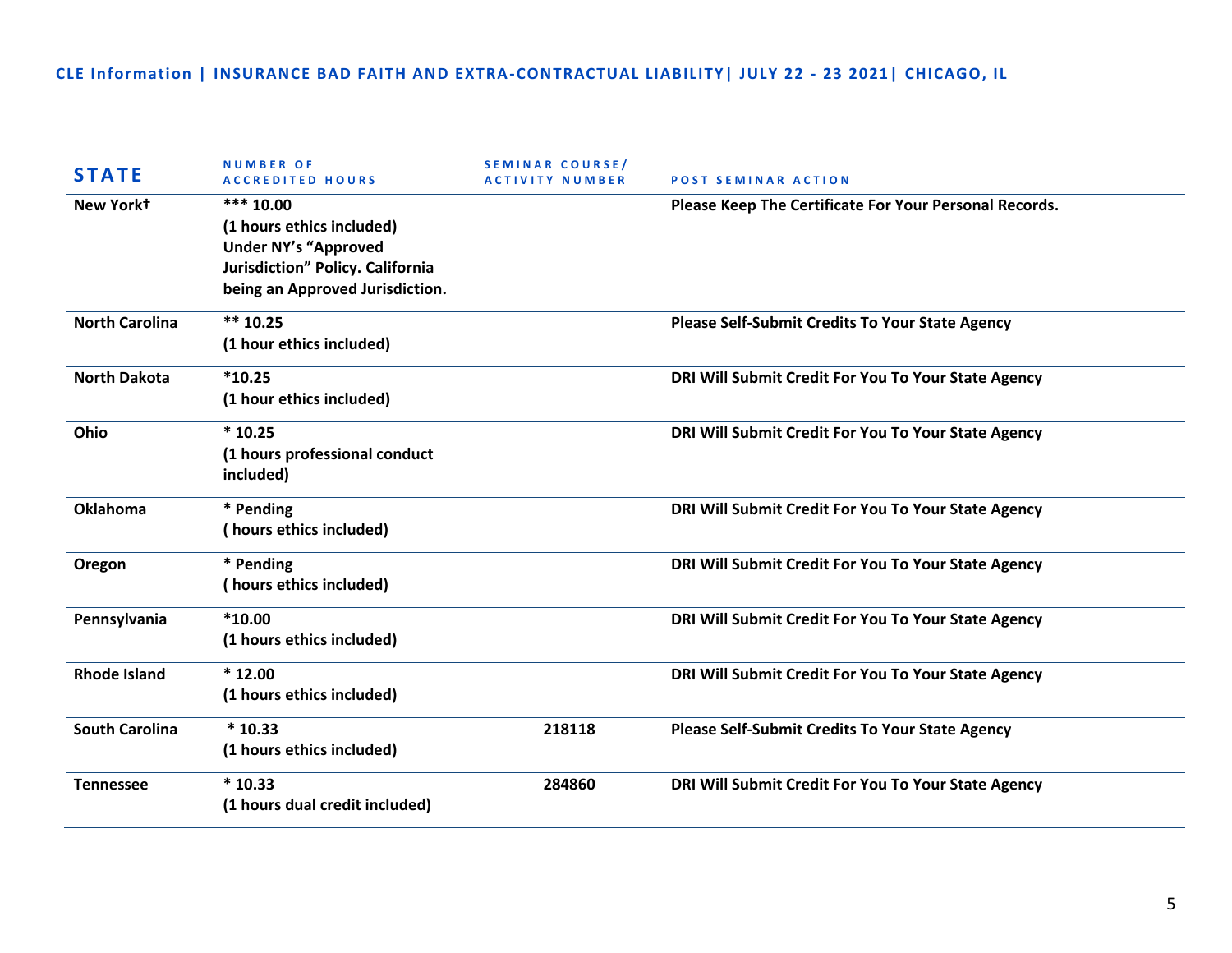| <b>STATE</b>                  | <b>NUMBER OF</b><br><b>ACCREDITED HOURS</b> | <b>SEMINAR COURSE/</b><br><b>ACTIVITY NUMBER</b> | <b>POST SEMINAR ACTION</b>                             |
|-------------------------------|---------------------------------------------|--------------------------------------------------|--------------------------------------------------------|
| <b>Texas</b>                  | $** 10.25$<br>(1 hours ethics included)     | 174128337                                        | DRI Will Submit Credit For You To Your State Agency    |
|                               |                                             |                                                  |                                                        |
| <b>Utah</b>                   | * Pending                                   |                                                  | DRI Will Submit Credit For You To Your State Agency    |
|                               | (hours ethics included)                     |                                                  |                                                        |
| Vermont                       | $**10.25$                                   |                                                  | Please Keep The Certificate For Your Personal Records. |
|                               | (1 hours ethics included)                   |                                                  |                                                        |
| Virginia                      | * Pending                                   |                                                  | <b>Please Self-Submit Credits To Your State Agency</b> |
|                               | (hours ethics included)                     |                                                  |                                                        |
| Washington                    | $*10.25$                                    |                                                  | <b>Please Self-Submit Credits To Your State Agency</b> |
|                               | (1 hours ethics included)                   |                                                  |                                                        |
| <b>West Virginia</b>          | $*12.30$                                    |                                                  | DRI Will Submit Credit For You To Your State Agency    |
|                               | (1.2 hours ethics included)                 |                                                  |                                                        |
| Wisconsin                     | *Pending                                    |                                                  | <b>Please Self-Submit Credits To Your State Agency</b> |
|                               | hours ethics and professional               |                                                  |                                                        |
|                               | responsibility included)                    |                                                  |                                                        |
| Wyoming                       | $*10.25$                                    |                                                  | <b>Please Self-Submit Credits To Your State Agency</b> |
|                               | (1 hours ethics included)                   |                                                  |                                                        |
| <b>British Columbia</b>       | *Pending                                    |                                                  | <b>Please Self-Submit Credits To Your Province</b>     |
|                               | (hours ethics included)                     |                                                  |                                                        |
| <b><i><u>‡Ontario</u></i></b> | *Pending                                    |                                                  | <b>Please Self-Submit Credits To Your Province</b>     |